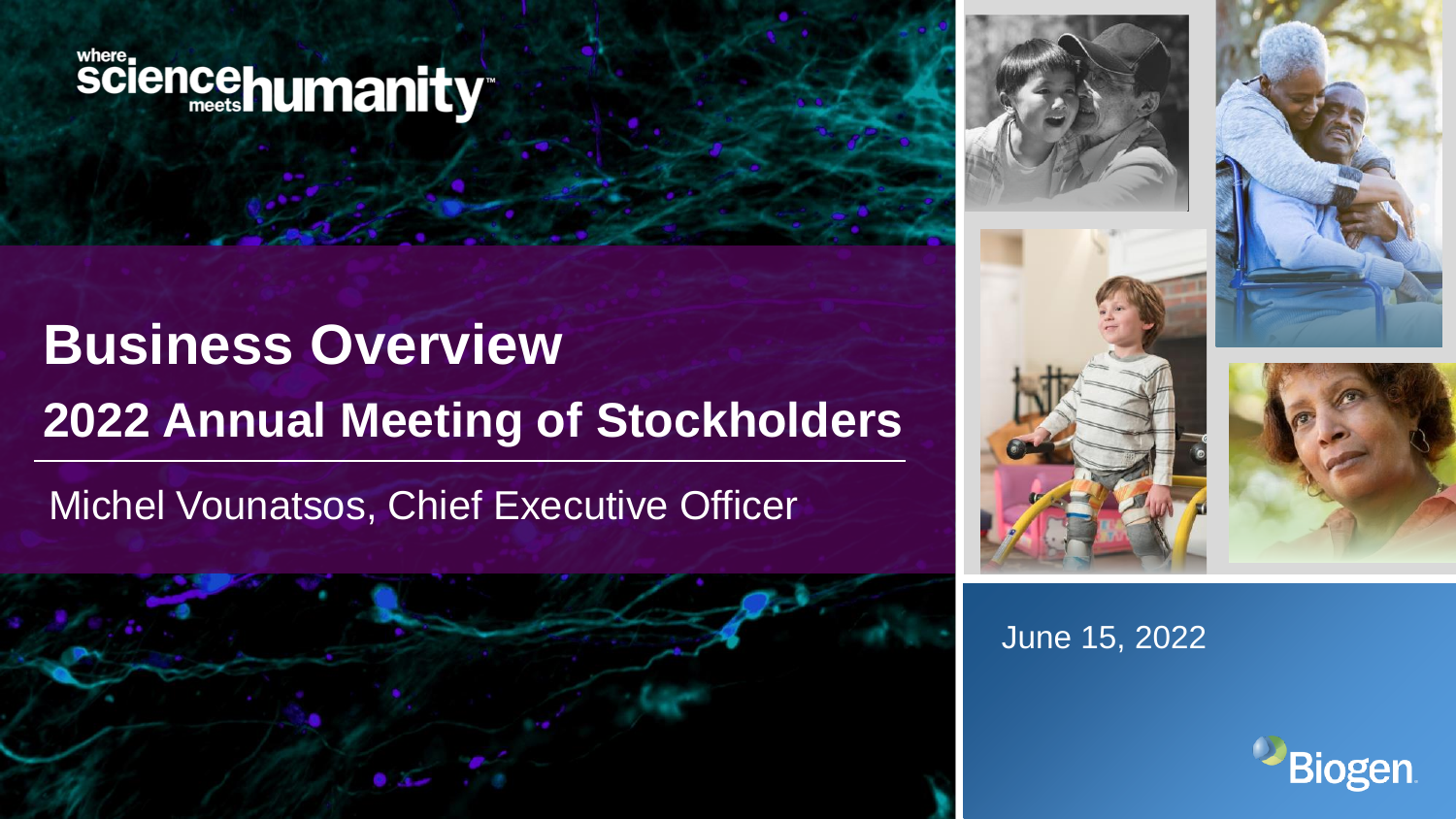## **Forward-looking statements**

This presentation and the discussions during this Annual Meeting contain forward-looking statements, including statements made pursuant to the safe harbor provisions of the Private Securities Litigation Reform Act of 1995, relating to: our strategy and plans; potential of, and expectations for, our commercial business and pipeline programs; capital allocation and investment strategy; clinical development programs, clinical trials, and data readouts and presentations; risks and uncertainties associated with drug development and commercialization; regulatory discussions, submissions, filings, and approvals and the timing thereof; the potential benefits, safety, and efficacy of our and our collaboration partners' products and investigational therapies; the anticipated benefits and potential of investments, collaborations, and business development activities; our future financial and operating results; 2022 financial guidance; plans relating to share repurchases. These forward-looking statements may be accompanied by such words as "aim," "anticipate," "believe," "could," "estimate," "expect," "forecast," "goal," "intend," "may," "plan," "potential," "possible," "prospect," "will," "would," and other words and terms of similar meaning. Drug development and commercialization involve a high degree of risk, and only a small number of research and development programs result in commercialization of a product. Results in early-stage clinical trials may not be indicative of full results or results from later stage or larger scale clinical trials and do not ensure regulatory approval. You should not place undue reliance on these statements or the scientific data presented.

These statements involve risks and uncertainties that could cause actual results to differ materially from those reflected in such statements, including: our dependence on sales from our products; the impact of the final NCD; uncertainty of long-term success in developing, licensing, or acquiring other product candidates or additional indications for existing products; risks and uncertainty as to whether the anticipated benefits of the transaction with Samsung Biologics can be achieved; uncertainty as to whether the anticipated benefits of the cost-reduction and productivity measures can be achieved; failure to compete effectively due to significant product competition in the markets for our products; failure to successfully execute or realize the anticipated benefits of our strategic and growth initiatives; difficulties in obtaining and maintaining adequate coverage, pricing, and reimbursement for our products; our dependence on collaborators, joint venture partners, and other third parties for the development, regulatory approval, and commercialization of products and other aspects of our business, which are outside of our full control; the potential impact of the conflict in Ukraine; risks associated with current and potential future healthcare reforms; risks related to commercialization of biosimilars; failure to obtain, protect, and enforce our data, intellectual property, and other proprietary rights and the risks and uncertainties relating to intellectual property claims and challenges; the risk that positive results in a clinical trial may not be replicated in subsequent or confirmatory trials or success in early stage clinical trials may not be predictive of results in later stage or large scale clinical trials or trials in other potential indications; risks associated with clinical trials, including our ability to adequately manage clinical activities, unexpected concerns that may arise from additional data or analysis obtained during clinical trials, regulatory authorities may require additional information or further studies, or may fail to approve or may delay approval of our drug candidates; the occurrence of adverse safety events, restrictions on use with our products, or product liability claims; risks relating to the distribution and sale by third parties of counterfeit or unfit versions of our products; risks relating to the use of social media for our business; risks relating to technology failures or breaches; risks relating to management and key personnel changes, including attracting and retaining key personnel; failure to comply with legal and regulatory requirements; the risks of doing business internationally, including currency exchange rate fluctuations; risks relating to investment in our manufacturing capacity; problems with our manufacturing processes; fluctuations in our effective tax rate; the direct and indirect impacts of the ongoing COVID-19 pandemic on our business, results of operations, and financial condition; fluctuations in our operating results; risks related to investment in properties; the market, interest, and credit risks associated with our investment portfolio; risks relating to share repurchase programs; risks relating to access to capital and credit markets; risks related to indebtedness; change in control provisions in certain of our collaboration agreements; environmental risks; and any other risks and uncertainties that are described in other reports we have filed with the U.S. Securities and Exchange Commission.

These statements are based on our current beliefs and expectations and speak only as of the date of this presentation. We do not undertake any obligation to publicly update any forwardlooking statements.

## **Biogen**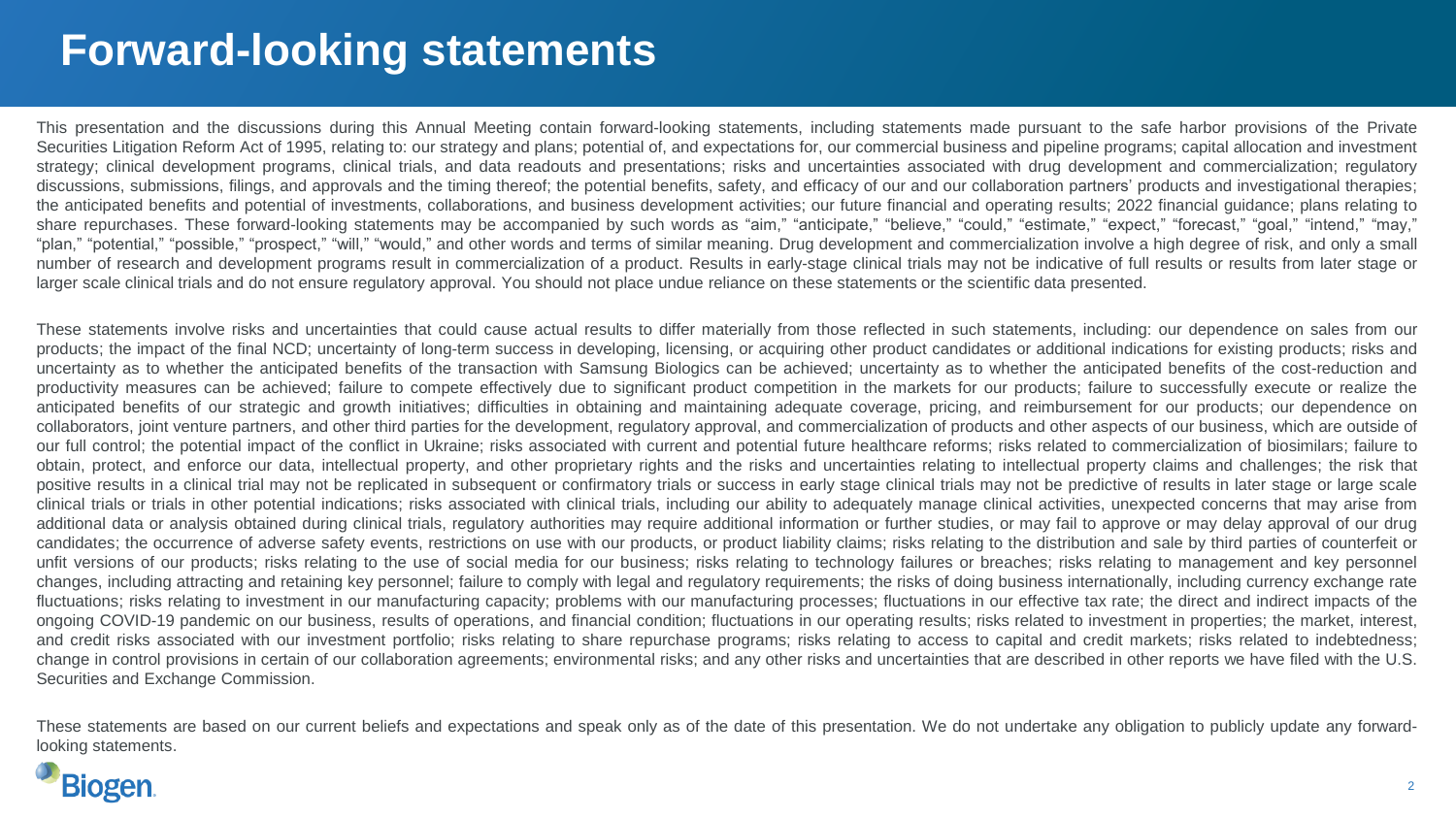## **Potential for renewed growth and value creation over time**

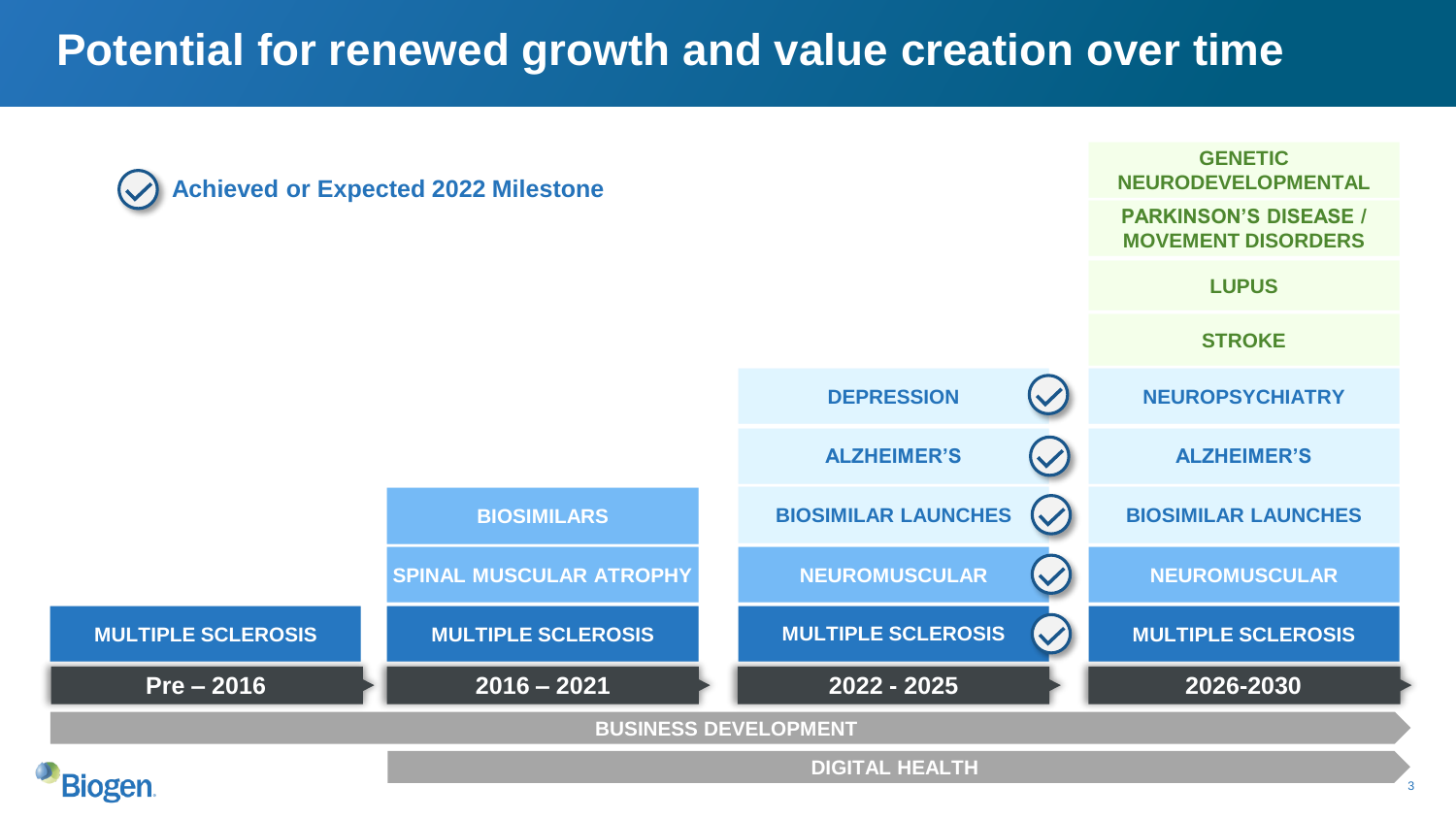## **Continuing to lead and invest in multiple sclerosis**

**Biogen** 



#### **MS Patients 2021 Highlights**

- 2021 revenue of **\$7.1 billion**, including OCREVUS royalties
- VUMERITY continued to grow in U.S. and E.U.
- Intramuscular PLEGRIDY launched in both the U.S. and E.U.
- Subcutaneous TYSABRI launched in the E.U.
- Continuing to pursue new treatment options
	- InnoCare collaboration for an oral BTK inhibitor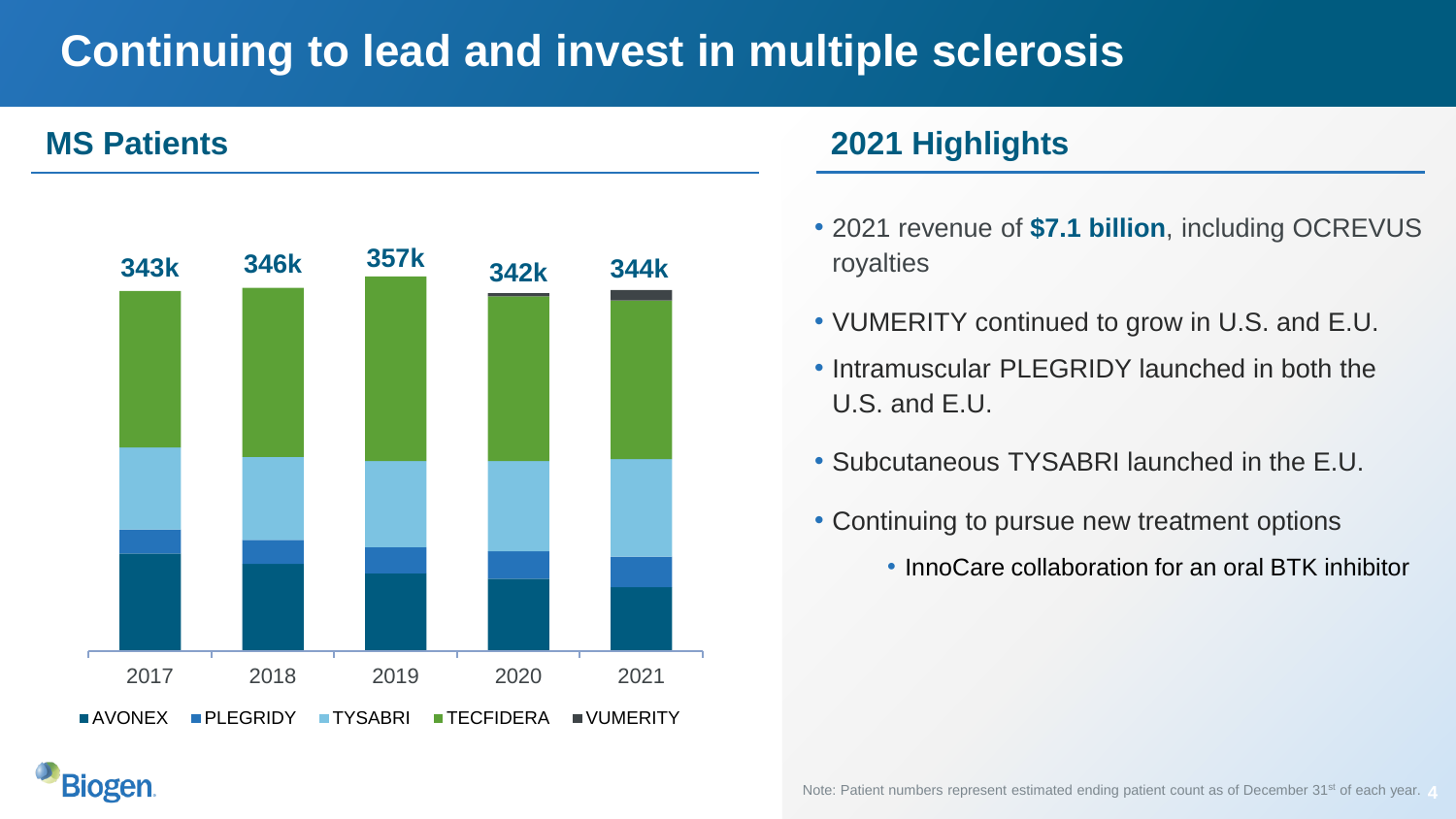## **Continued leadership position in SMA**

### **SPINRAZA Patients<sup>1</sup> 2021 Highlights**

**Biogen** 



- 2021 revenue of **\$1.9 billion**
- **Over 11,000 patients** on therapy<sup>1</sup>
- Proven efficacy across all patient types and a well characterized safety profile
- Obtained reimbursement for SPINRAZA in China
- **Strengthening our competitive positioning in SMA, pursuing:**
	- New ASO that may have the potential for extended dosing intervals
	- Additional analyses on real-world evidence confirming efficacy in adults
	- Higher dose for even greater efficacy
	- Potential benefit following sub-optimal response to competitor's gene therapy and oral treatments

5 1. Total patients across the post-marketing setting, the Expanded Access Program, and clinical trials. ASO = antisense oligonucleotide **5**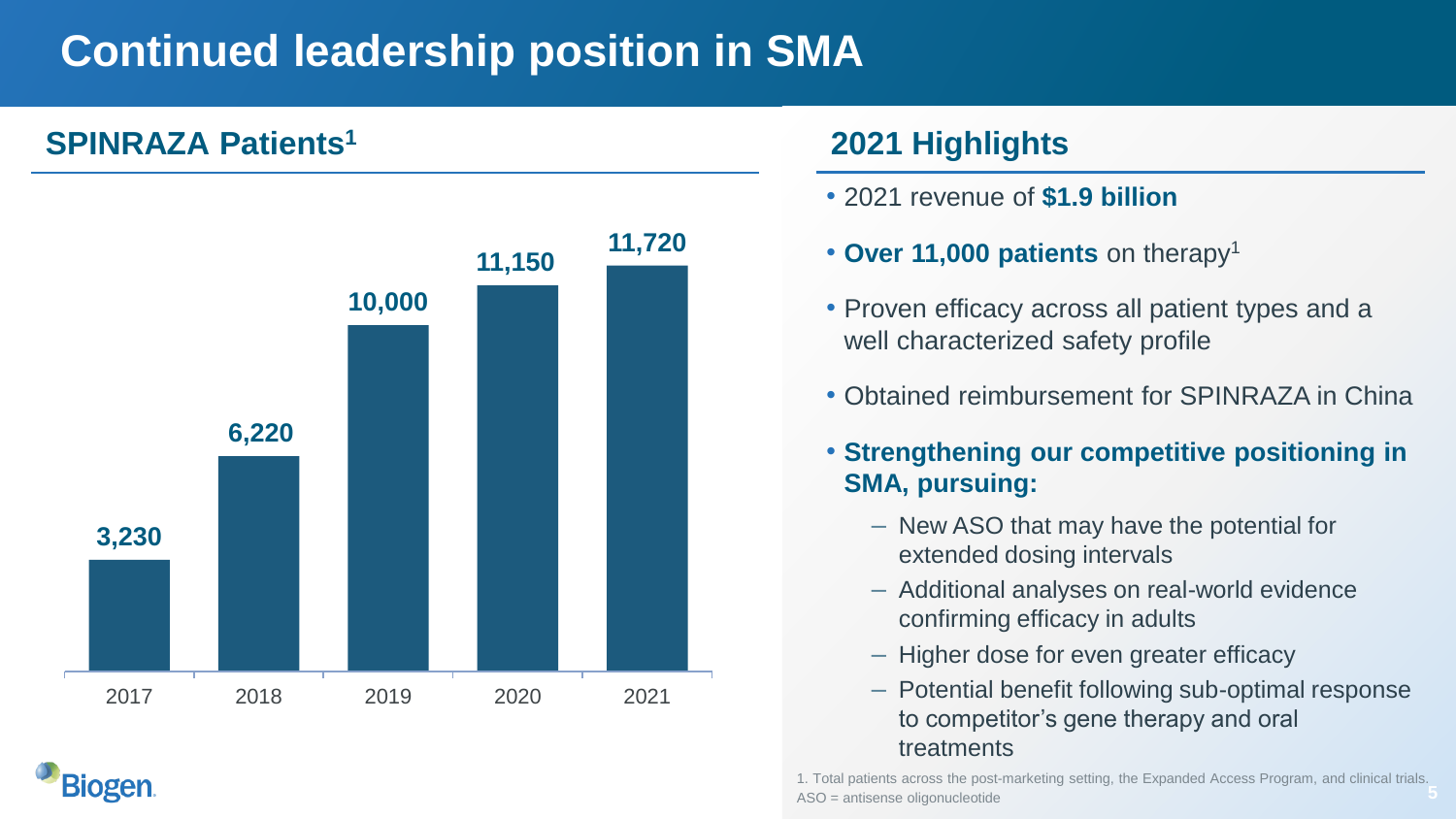## **Expanding our biosimilars business**



### **Biosimilars Patients Commercialization of anti-TNFs in Europe**

- 2021 revenue of **\$831 million**
- Biogen contributed  $> \epsilon$ 2.6 billion of healthcare savings in 2021 across Europe<sup>2</sup>

### **Expanding biosimilar portfolio**

- BYOOVIZ (LUCENTIS® biosimilar) launched June 2022 in the U.S., with additional approvals in E.U., U.K., and Canada
- BIIB800 (referencing ACTEMRA<sup>®</sup>) expected regulatory filing in the U.S. and E.U. in 2H22
- SB15 (EYLEA<sup>®</sup> biosimilar) currently in Phase 3
- Collaboration to expand biosimilar pipeline with new preclinical asset BIIB801 (referencing CIMZIA®)
- Completed sale of equity stake in Samsung Bioepis joint venture
- Includes ~116,000 patients on BENEPALI, ~95,000 patients on IMRALDI, and ~40,000 patients on **FI IXABI**
- Biogen estimate, data on file.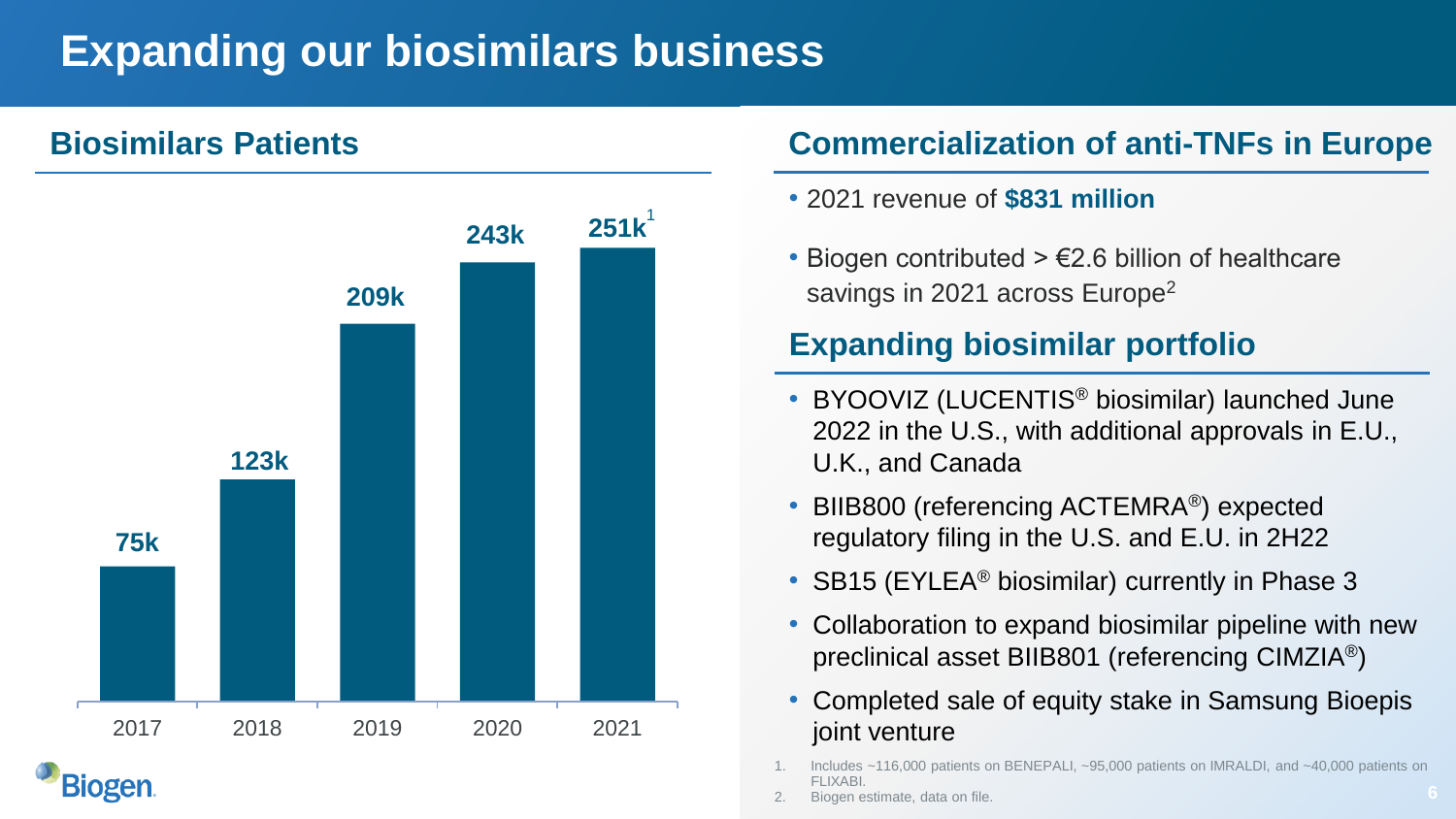## **Key expected milestones for late-stage pipeline in 2022**



**Biogen** 

Note: lecanemab is being developed in collaboration with Eisai Co., Ltd. (Eisai); zuranolone is being developed in collaboration with Sage Therapeutics, Inc. (Sage) \* Collaboration program; <sup>+</sup>Eisai responsible for lecanemab regulatory filing; ^ Sage responsible for zuranolone regulatory filing  $MDD$  = major depressive disorder; PPD = postpartum depression; CIAS = cognitive impairment associated with schizophrenia Note: timeline is for illustrative purposes only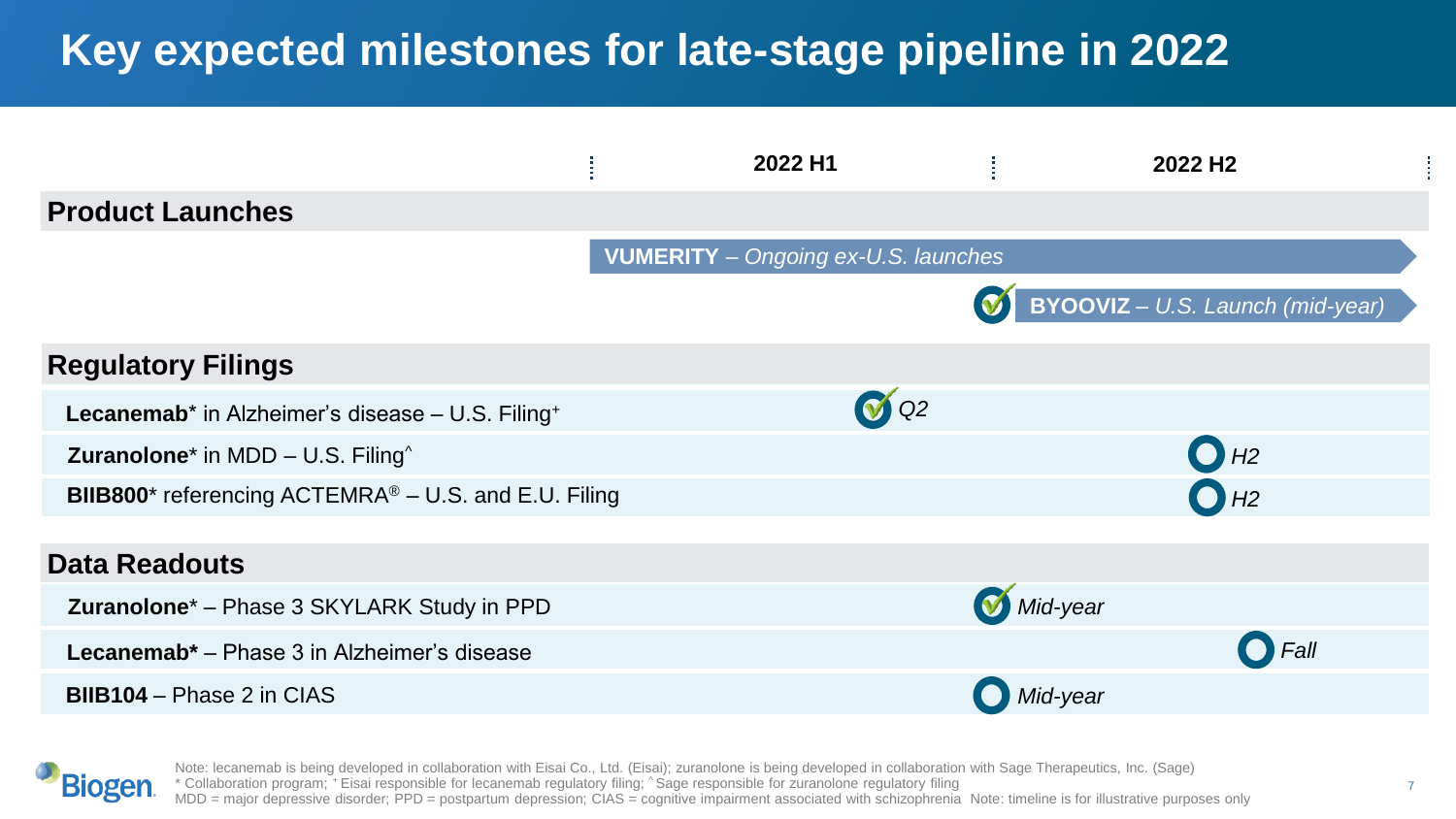## **Near-term operational priorities**

### **Five priority actions intended to drive renewed revenue growth and value creation over time**

**Increasing Focus on R&D Prioritization**

*Goal of maximizing the probability of success of R&D portfolio*

*Will be informed in part by key data readouts for lecanemab, zuranolone, and BIIB104 expected in 2022*

**Cost-Reduction and Productivity Measures** 

*To further align costs with revenue base, while continuing to fund promising pipeline and commercial opportunities*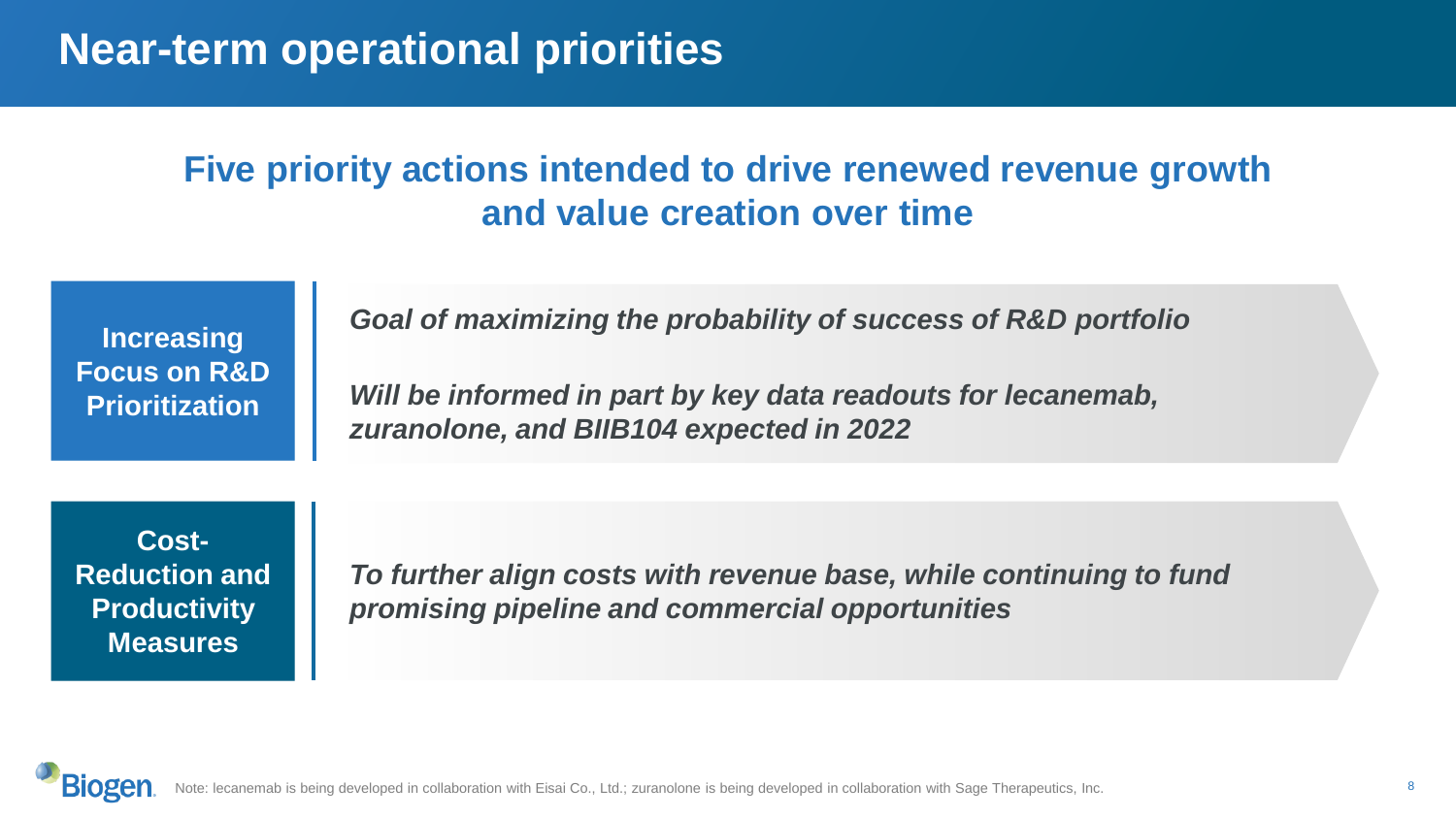## **Near-term operational priorities**

**Executing on Global Growth Opportunities**

*Focus on key emerging markets, such as China and certain markets in both Latin America and the Middle East*

*Continued launch of SPINRAZA and pursuing potential local business development opportunities*

**Potential Return to Growth in Biosimilars**  *Recently launched BYOOVIZ in the U.S., Biogen's first biosimilar to launch in the U.S.*

*Three additional programs currently in development*

**Capital Allocation** *Continue to focus deployment of cash towards incremental value creation opportunities*

*Continue to return cash to shareholders through share repurchases*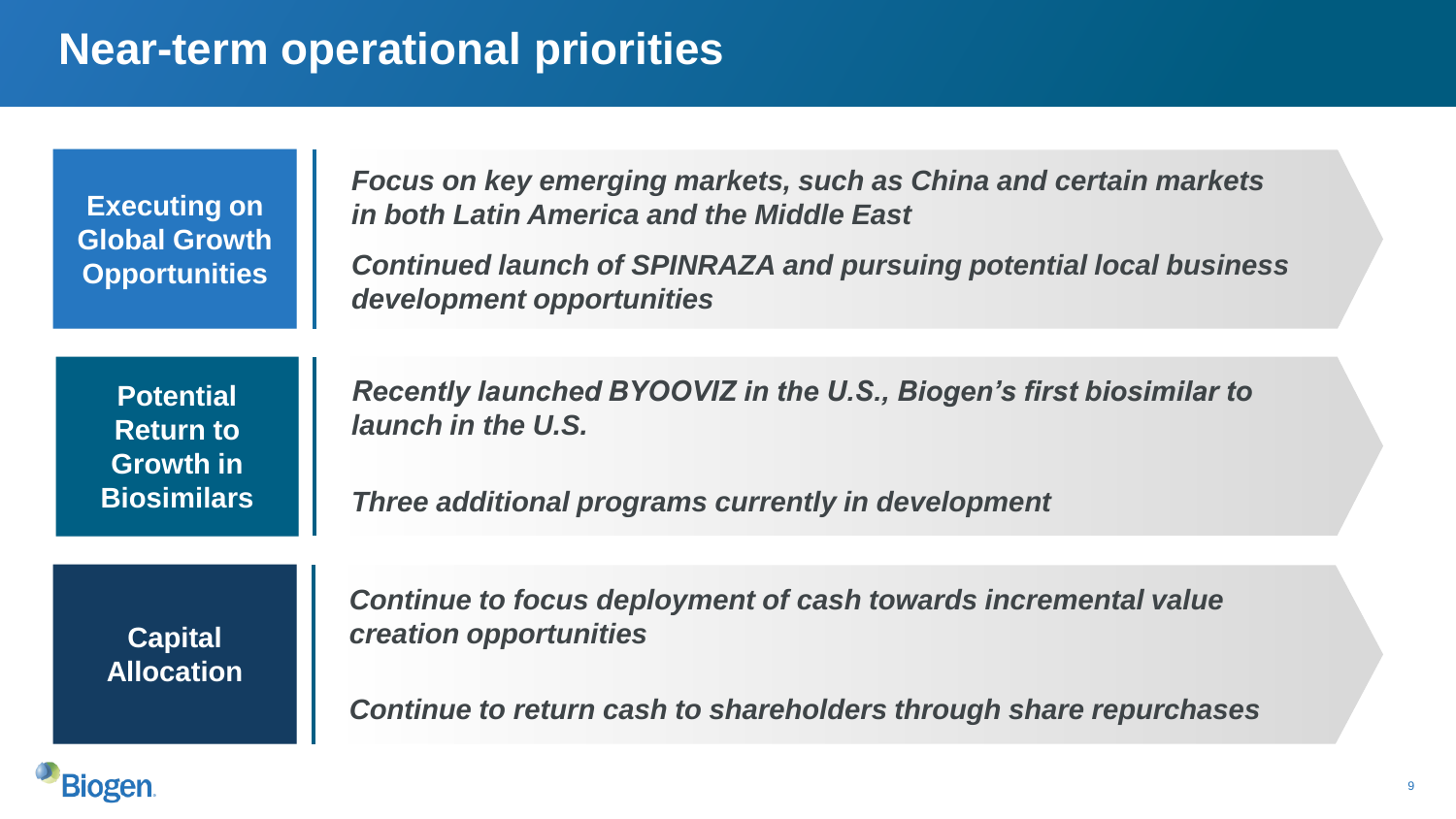## **Continuing to advance our ESG priorities**

#### **ENVIRONMENT**



#### • Completed **1st life cycle assessment (LCA) for 3 Biosimilars**, identifying ways to reduce product water, land and carbon footprints

- Led on green chemistry as **14 labs achieved My Green Lab certification**, driving sustainability in scientific research
- Set more ambitious goal for **net zero supply chain by 2045** and submitted for approval by the Science Based Target initiative

#### **SOCIAL**



- **100%** of clinical trial studies initiated in 2021^ included a plan to **recruit underrepresented patients**
- Contributed grants, in-kind materials, volunteering and other support for **Ukraine humanitarian efforts**
- Engaged more than **61,000 students<sup>1</sup>** , with focus on under-represented children, in the 20 years since the inception of the Community Lab

#### **GOVERNANCE**



• Formalized **Board of Directors responsibility for ESG**

• Became **early adopter of the new UN Global Compact** reporting framework

• Bolstered DE&I transparency with our **2021 DE&I report**

#### **Progress Highlights Transparency via Reporting**



sciencehumanity

<sup>3</sup>Biogen

**2021 Year in Review report published in May 2022, detailing ongoing leadership on material ESG issues.**

#### **Recognition for ESG leadership**



Corporate

BS

**JUST 100** #36 on JUST Capital's annual analysis of corporate ESG performance

#### **Bloomberg Gender-Equality Index**

Member of 2021 GEI, committed to driving accountability through data transparency

> **100 Most Sustainable Corporations**

Named to Corporate Knights' 2022 list

**Best Places to Work for LGBTQ+ Equality** Named to Human Rights Campaign's list for 8<sup>th</sup> year in a row